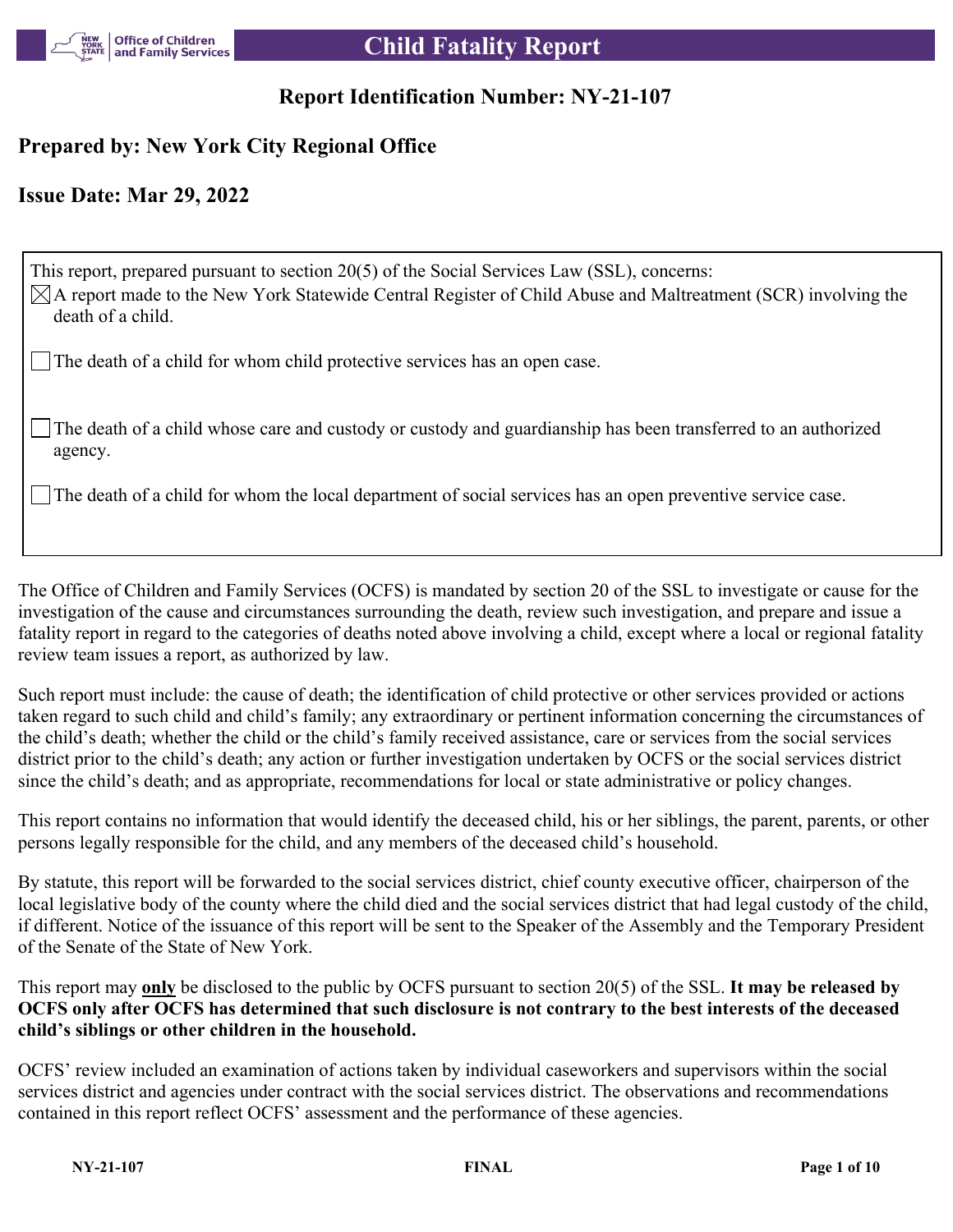

# **Abbreviations**

| <b>Relationships</b>                                 |                                                                       |                                       |  |  |  |
|------------------------------------------------------|-----------------------------------------------------------------------|---------------------------------------|--|--|--|
| <b>BM-Biological Mother</b>                          | <b>SM-Subject Mother</b>                                              | SC-Subject Child                      |  |  |  |
| <b>BF-Biological Father</b>                          | SF-Subject Father                                                     | OC-Other Child                        |  |  |  |
| MGM-Maternal Grand Mother                            | <b>MGF-Maternal Grand Father</b>                                      | FF-Foster Father                      |  |  |  |
| PGM-Paternal Grand Mother                            | <b>PGF-Paternal Grand Father</b>                                      | DCP-Day Care Provider                 |  |  |  |
| MGGM-Maternal Great Grand Mother                     | MGGF-Maternal Great Grand Father                                      | PGGF-Paternal Great Grand Father      |  |  |  |
| PGGM-Paternal Great Grand Mother                     | MA/MU-Maternal Aunt/Maternal Uncle PA/PU-Paternal Aunt/Paternal Uncle |                                       |  |  |  |
| <b>FM-Foster Mother</b>                              | <b>SS-Surviving Sibling</b>                                           | <b>PS-Parent Sub</b>                  |  |  |  |
| CH/CHN-Child/Children                                | <b>OA-Other Adult</b>                                                 |                                       |  |  |  |
|                                                      | Contacts                                                              |                                       |  |  |  |
| <b>LE-Law Enforcement</b>                            | <b>CW-Case Worker</b>                                                 | CP-Case Planner                       |  |  |  |
| Dr.-Doctor                                           | ME-Medical Examiner                                                   | <b>EMS-Emergency Medical Services</b> |  |  |  |
| DC-Day Care                                          | FD-Fire Department                                                    | <b>BM-Biological Mother</b>           |  |  |  |
| <b>CPS-Child Protective Services</b>                 |                                                                       |                                       |  |  |  |
|                                                      | <b>Allegations</b>                                                    |                                       |  |  |  |
| <b>FX-Fractures</b>                                  | <b>II-Internal Injuries</b>                                           | L/B/W-Lacerations/Bruises/Welts       |  |  |  |
| S/D/S-Swelling/Dislocation/Sprains                   | C/T/S-Choking/Twisting/Shaking                                        | B/S-Burns/Scalding                    |  |  |  |
| P/Nx-Poisoning/ Noxious Substance                    | <b>XCP-Excessive Corporal Punishment</b>                              | PD/AM-Parent's Drug Alcohol Misuse    |  |  |  |
| CD/A-Child's Drug/Alcohol Use                        | <b>LMC-Lack of Medical Care</b>                                       | <b>EdN-Educational Neglect</b>        |  |  |  |
| <b>EN-Emotional Neglect</b>                          | <b>SA-Sexual Abuse</b>                                                | M/FTTH-Malnutrition/Failure-to-thrive |  |  |  |
| IF/C/S-Inadequate Food/ Clothing/<br>Shelter         | <b>IG-Inadequate Guardianship</b>                                     | LS-Lack of Supervision                |  |  |  |
| Ab-Abandonment                                       | OTH/COI-Other                                                         |                                       |  |  |  |
|                                                      | <b>Miscellaneous</b>                                                  |                                       |  |  |  |
| <b>IND-Indicated</b>                                 | UNF-Unfounded                                                         | SO-Sexual Offender                    |  |  |  |
| Sub-Substantiated                                    | Unsub-Unsubstantiated                                                 | <b>DV-Domestic Violence</b>           |  |  |  |
| LDSS-Local Department of Social                      | <b>ACS-Administration for Children's</b>                              | NYPD-New York City Police             |  |  |  |
| Service                                              | Services                                                              | Department                            |  |  |  |
| PPRS-Purchased Preventive<br>Rehabilitative Services | TANF-Temporary Assistance to Needy<br>Families                        | FC-Foster Care                        |  |  |  |
| MH-Mental Health                                     | <b>ER-Emergency Room</b>                                              | <b>COS-Court Ordered Services</b>     |  |  |  |
| <b>OP-Order of Protection</b>                        | <b>RAP-Risk Assessment Profile</b>                                    | FASP-Family Assessment Plan           |  |  |  |
| <b>FAR-Family Assessment Response</b>                | Hx-History                                                            | Tx-Treatment                          |  |  |  |
| <b>CAC-Child Advocacy Center</b>                     | PIP-Program Improvement Plan                                          | yo-year(s) old                        |  |  |  |
| <b>CPR-Cardiopulmonary Resuscitation</b>             | ASTO-Allowing Sex Abuse to Occur                                      |                                       |  |  |  |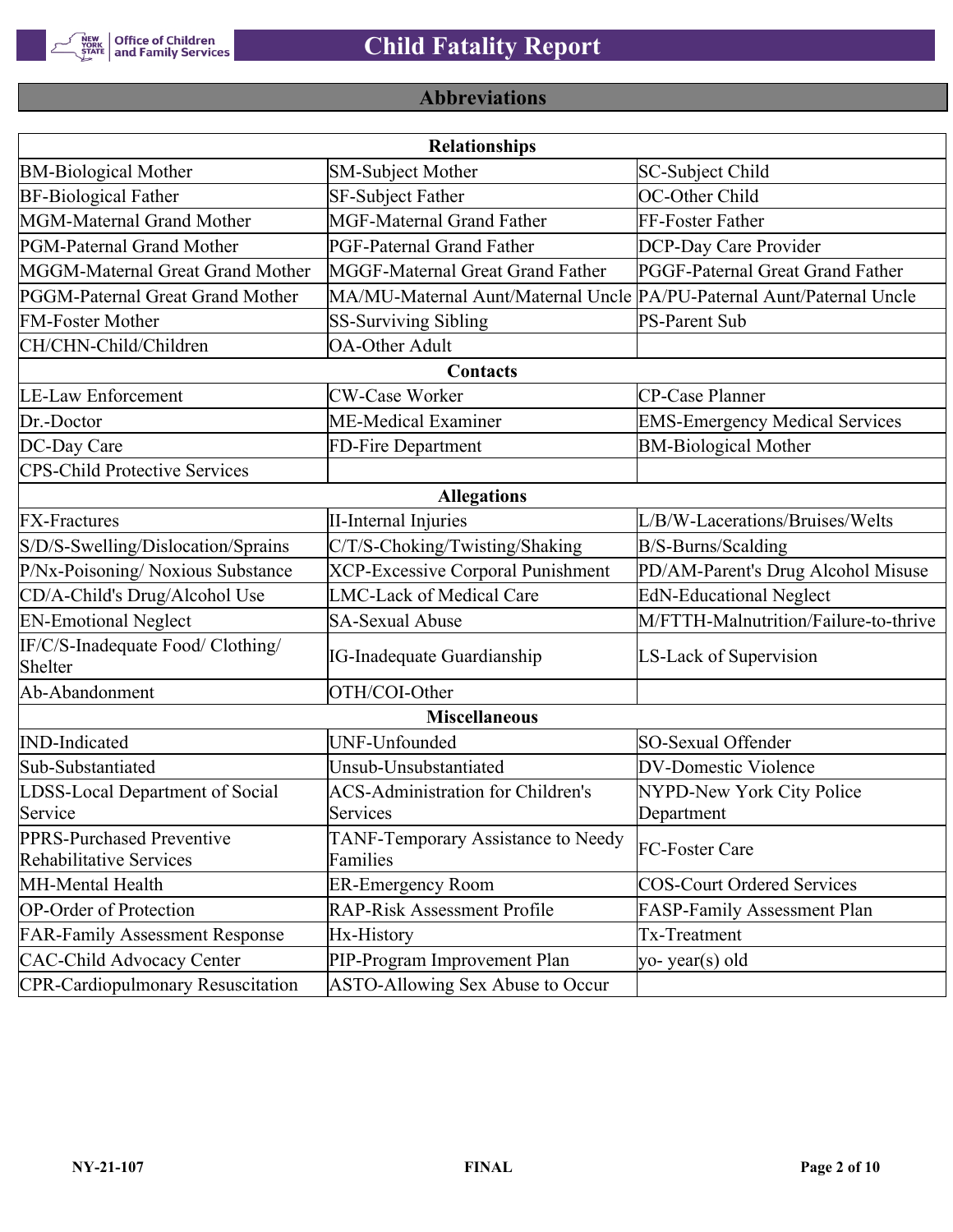

### **Case Information**

**Report Type:** Child Deceased **Jurisdiction:** Kings **Date of Death:** 10/06/2021

**Age:** 24 day(s) **Gender:** Female **Initial Date OCFS Notified:** 10/06/2021

#### **Presenting Information**

On 10/6/21 the mother placed the 24-day-old child sleeping on her chest while lying in the bed. At approximately 1:00AM the mother placed the child down next to her on the bed. Sometime between 1:00AM and 2:00AM, the mother awoke to find the child breathing hard and with blood around her mouth. The mother contacted her brother and Emergency Medical Services (EMS) and was instructed to perform Cardio Pulmonary resuscitation (CPR) on the child. When the mother began CPR, blood also came out of the child's nose. EMS arrived at the home and began CPR. They then transported the child to the hospital where she was pronounced dead at 3:35AM. The cause of death was not immediately known. The report alleged the child was an otherwise healthy child which made her death suspicious in nature. The 7-year-old surviving sibling and grandparents were present in the home and had unknown roles.

### **Executive Summary**

This 24-day-old female child died on 10/6/21. As of 3/18/22, OCFS NYCRO had not yet received a copy of the autopsy report from the Medical Examiner.

At the time of the incident, the child resided with her mother, a 7-year-old female sibling, and maternal grandparents. The father resided elsewhere with a friend.

ACS' investigation revealed the mother went to bed at approximately midnight and placed the child on her chest to sleep. This was a routine for the mother. The mother then placed the child in a supine position on the bed which had a memory foam mattress. The mother awoke between 2:00AM and 2:30AM after she heard gurgling sounds coming from the child. The mother checked the child and noticed the child was lying sideways and there was blood coming from the child's nose. The mother began CPR and called 911 at 2:10AM. EMS responded to the home, initiated advanced critical care and transported the child to the hospital where resuscitative efforts were continued for 35 minutes. The child did not respond and was pronounced dead at 3:35AM.

ACS contacted pertinent collaterals including law enforcement, medical team at the hospital where the child was taken , and the ME. The ME reported no concerns for injury or maltreatment; however, the toxicology report and other tests were pending. The ME reported the mother received prenatal care and mentioned co-sleeping as a risk factor in the child's death. The ME said the mother denied rolling over the child.

Law enforcement explained no arrests would be made as it appeared the child's death was the result of an accident, and no foul play was suspected.

ACS' contact with the medical team reflected when the child was brought to the hospital, the ER team continued CPR for 35 minutes. The medical team reported there were no marks or bruises on the child. ACS was informed the child was born premature at 35 weeks.

ACS conducted visits to the home and documented there were adequate arrangements for the children and there were no safety concerns in the home. ACS also interviewed the grandparents, the surviving sibling, and the unrelated home member. None had any concerns regarding the care the mother provided. ACS located and interviewed the father who resided elsewhere. He described the mother as being a good parent and he had no concerns. The parents of the child were provided with referrals for bereavement services. The 7-year-old surviving sibling was engaged in therapy.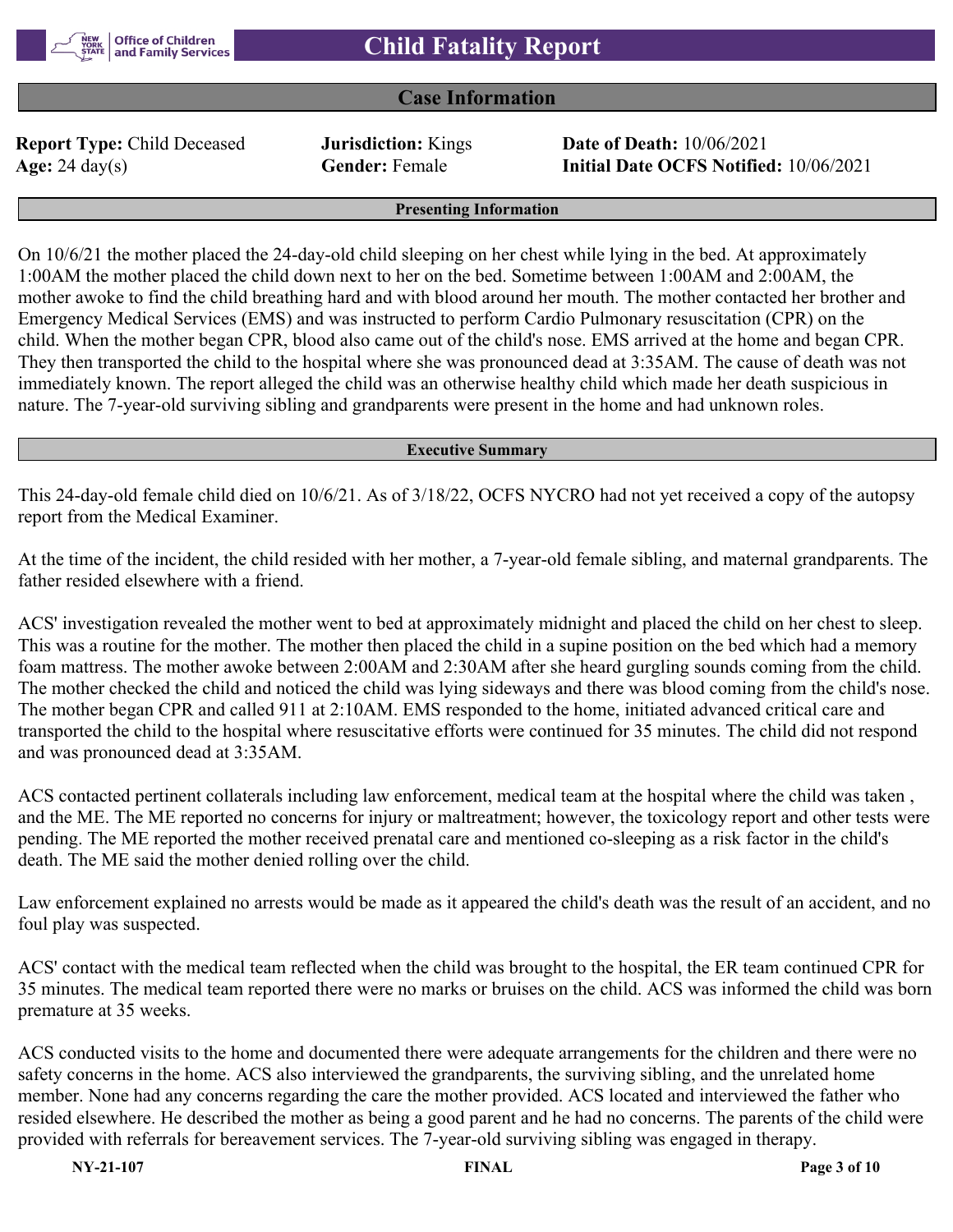On 12/4/21, ACS unsubstantiated the allegations of the report on the basis of no credible evidence that the mother failed to provide adequate care for her child. ACS documented the child had a medical condition which was believed to have caused her death. However, NYCRO does not agree with the determination regarding the allegation of inadequate Guardianship. The child was placed in two unsafe sleep position, first on the mother's chest and then on the mother's bed which had a memory foam mattress. Additionally, the ME noted the risk of the co-sleeping with this 24-day-old child.

### **Findings Related to the CPS Investigation of the Fatality**

**Safety Assessment:**

 **Was sufficient information gathered to make the decision recorded on the:**

| <b>Approved Initial Safety Assessment?</b><br>$\circ$                                                                                                                                                                                                                                                                                                                                                         | Yes                                                                          |
|---------------------------------------------------------------------------------------------------------------------------------------------------------------------------------------------------------------------------------------------------------------------------------------------------------------------------------------------------------------------------------------------------------------|------------------------------------------------------------------------------|
| Safety assessment due at the time of determination?<br>$\circ$                                                                                                                                                                                                                                                                                                                                                | Yes                                                                          |
| Was the safety decision on the approved Initial Safety Assessment<br>$\bullet$<br>appropriate?                                                                                                                                                                                                                                                                                                                | Yes                                                                          |
| Determination:                                                                                                                                                                                                                                                                                                                                                                                                |                                                                              |
| Was sufficient information gathered to make determination(s) for all<br>$\bullet$<br>allegations as well as any others identified in the course of the<br>investigation?                                                                                                                                                                                                                                      | Yes, sufficient information was<br>gathered to determine all<br>allegations. |
| Was the determination made by the district to unfound or indicate<br>$\bullet$<br>appropriate?                                                                                                                                                                                                                                                                                                                | No                                                                           |
| <b>Explain:</b>                                                                                                                                                                                                                                                                                                                                                                                               |                                                                              |
| Casework activity, which includes contact with the family and others from the receipt of the report through case<br>conclusion, was commensurate with the case circumstances. However, the determination did not incorporate key<br>information obtained and ACS did not appropriately apply the statutory standards for abuse/maltreatment to the facts of<br>the case when addressing the allegation of IG. |                                                                              |
| Was the decision to close the case appropriate?                                                                                                                                                                                                                                                                                                                                                               | Yes                                                                          |
| Was casework activity commensurate with appropriate and relevant statutory Yes<br>or regulatory requirements?                                                                                                                                                                                                                                                                                                 |                                                                              |

**Was there sufficient documentation of supervisory consultation?** Yes, the case record has detail of the

# consultation.

### **Explain:**

The level of casework activity, which includes contact with the family and others from the receipt of the report through case conclusion, was commensurate with the case circumstances

### **Required Actions Related to the Fatality**

**Are there Required Actions related to the compliance issue(s)?**  $\boxtimes$  Yes  $\Box$  No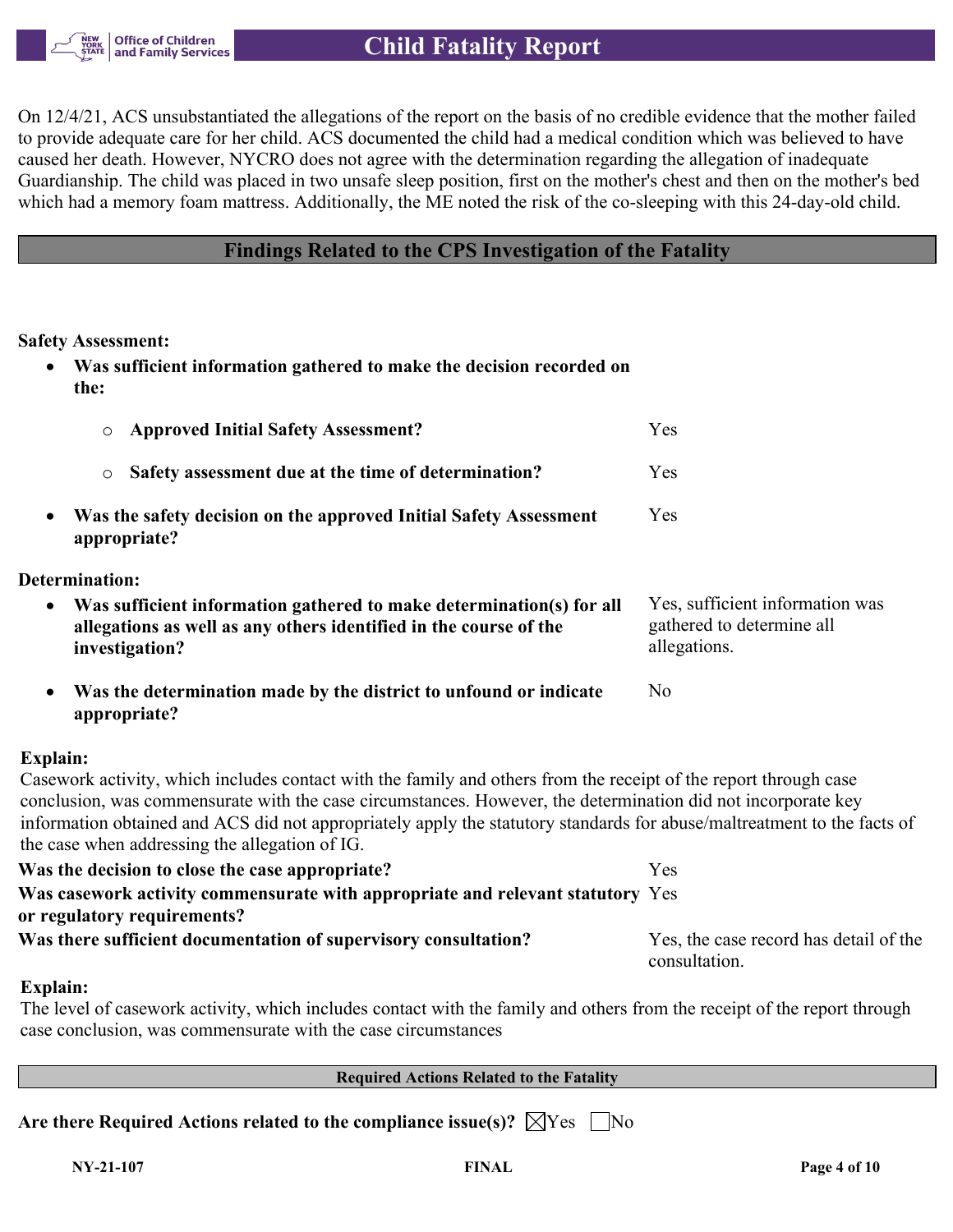

| <b>Issue:</b>           | Appropriateness of allegation determination                                                                                                                                                                                                                                                                                     |
|-------------------------|---------------------------------------------------------------------------------------------------------------------------------------------------------------------------------------------------------------------------------------------------------------------------------------------------------------------------------|
| Summary:                | ACS did not appropriately determine the allegation of Inadequate Guardianship of the child<br>especially as it related to unsafe sleep.                                                                                                                                                                                         |
| <b>Legal Reference:</b> | FCA 1012 (e) & (f);18 NYCRR 432.2(b)(3)(iv)                                                                                                                                                                                                                                                                                     |
| <b>Action:</b>          | ACS must submit a PIP within 45 days that identifies the action the agency has taken or will take to<br>address the citations identified in the fatality report. ACS must meet with the staff involved with this<br>fatality investigation and inform NYCRO of the date of the meeting, who attended and what was<br>discussed. |

# **Fatality-Related Information and Investigative Activities**

| <b>Incident Information</b>                                                           |                            |  |  |  |  |
|---------------------------------------------------------------------------------------|----------------------------|--|--|--|--|
| <b>Date of Death: 10/06/2021</b><br>Time of Death: 03:35 AM                           |                            |  |  |  |  |
| Time of fatal incident, if different than time of death:                              | 01:30 AM                   |  |  |  |  |
| County where fatality incident occurred:<br>Was 911 or local emergency number called? | Kings<br>Yes               |  |  |  |  |
| <b>Time of Call:</b>                                                                  | 02:10 AM                   |  |  |  |  |
| Did EMS respond to the scene?                                                         | Yes                        |  |  |  |  |
| At time of incident leading to death, had child used alcohol or drugs?                | N <sub>o</sub>             |  |  |  |  |
| Child's activity at time of incident:                                                 |                            |  |  |  |  |
| $\boxtimes$ Sleeping<br>Working                                                       | Driving / Vehicle occupant |  |  |  |  |
| Eating<br>Playing<br>Other                                                            | Unknown                    |  |  |  |  |
|                                                                                       |                            |  |  |  |  |
| Did child have supervision at time of incident leading to death? Yes                  |                            |  |  |  |  |
| At time of incident was supervisor impaired? Not impaired.                            |                            |  |  |  |  |
| At time of incident supervisor was:                                                   |                            |  |  |  |  |
| Distracted                                                                            | Absent                     |  |  |  |  |
| $\boxtimes$ Asleep                                                                    | Other:                     |  |  |  |  |
| Total number of deaths at incident event:                                             |                            |  |  |  |  |
| Childran agos A.18, 1                                                                 |                            |  |  |  |  |

**Children ages 0-18:** 1

**Adults:** 0

### **Household Composition at time of Fatality**

| Household                  | <b>Relationship</b> | Role           | Gender | Age                    |
|----------------------------|---------------------|----------------|--------|------------------------|
| Deceased Child's Household | Deceased Child      | Alleged Victim | Female | $24 \text{ Day}(s)$    |
| Deceased Child's Household | Grandparent         | No Role        | Male   | $ 65 \text{ Year}(s) $ |
| Deceased Child's Household | Grandparent         | No Role        | Female | $56$ Year(s)           |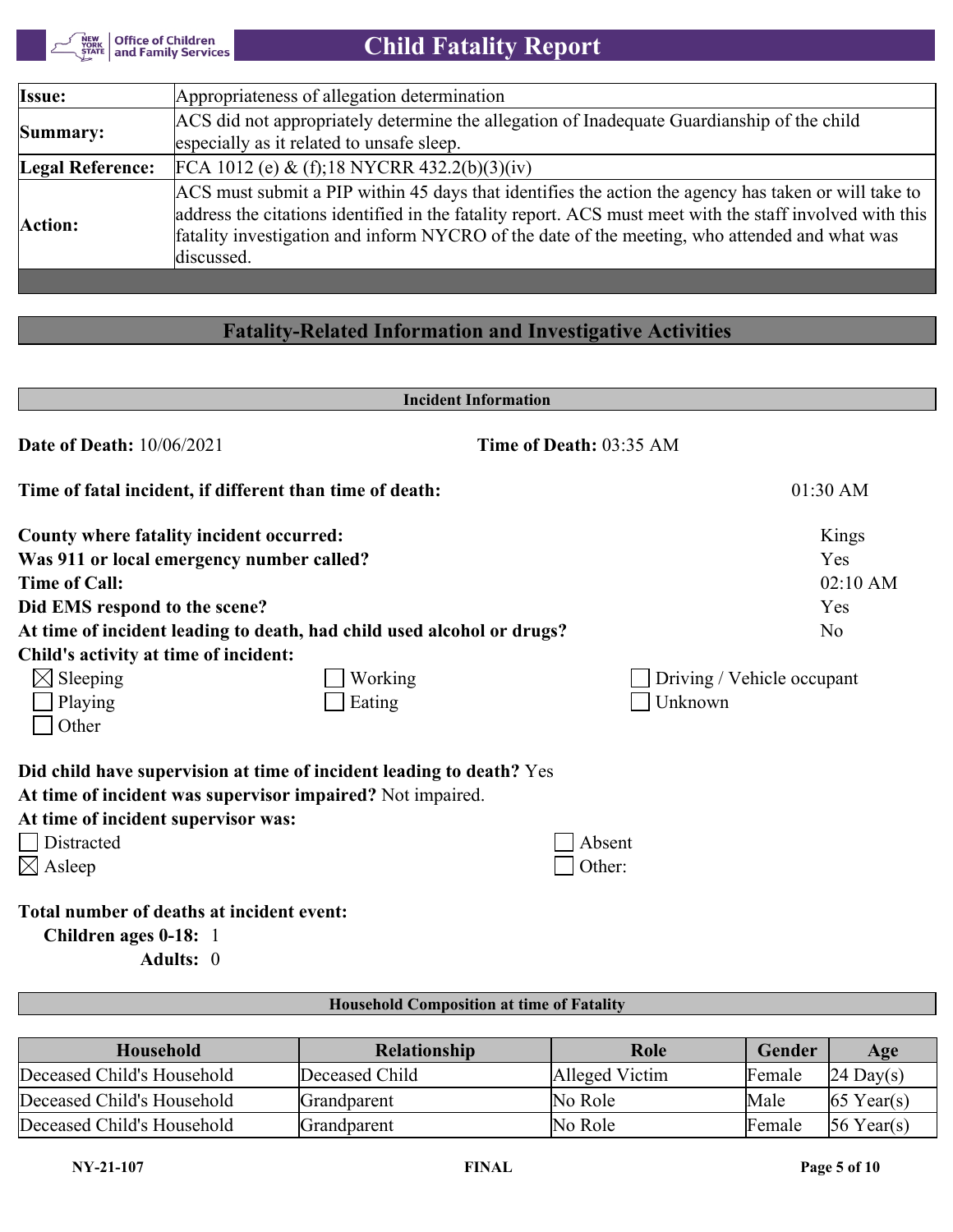

| Deceased Child's Household | Mother                | Alleged Perpetrator | Female | $28$ Year(s) |
|----------------------------|-----------------------|---------------------|--------|--------------|
| Deceased Child's Household | Sibling               | No Role             | Female | $7$ Year(s)  |
| Other Household 1          | Father                | No Role             | Male   | $26$ Year(s) |
| Other Household 1          | Unrelated Home Member | No Role             | Male   | $28$ Year(s) |

#### **LDSS Response**

Upon receipt of the report, ACS contacted hospital staff, LE, the ME, and family members. The hospital staff found no signs of abuse on the SC and ME reported no concerns for injury or maltreatment. The ME stated that co-sleeping was a risk; however, there was no definitive way to determine whether the SM rolled over on the child. LE found no criminality. The ADA reported their investigation was closed as the SC had health issues and the SM had complications throughout the pregnancy based on the medical records.

On 10/6/21, ACS interviewed the SM who stated the SC was well, she ate and slept regularly and displayed no sign of illness. The SM laid the SC on her (SM's) belly to soothe and put her to sleep at approximately midnight. At 1:15AM, she laid the SC on her back in the bed next to her. The SC was wrapped in a receiving blanket with another receiving blanket underneath. The SM explained the SC was fussy and awoke often when placed in the bassinet. The SM was adamant she did not roll over on the SC. The SM had plans to relocate but the SC was born unexpectedly. The SM said the MGPs and MU were her support.

According to ACS' case documentation, the SC's basic needs were being met. The SM was advised during prenatal care of the health concerns to her and the unborn child. The SC was born at 35 weeks and diagnosed with two medical conditions. The child was discharged without treatment and recommended follow-up with the pediatrician. The SM followed-up with visits on 9/16/21 and 9/23/21; the SC was deemed a well child.

According to the SM, the SS showed no signs the SC's death had a negative effect on her. She attended school regularly and was on target. ACS received information that verified both children were up to date with immunizations and had received appropriate medical services.

On 10/6/21, ACS interviewed the MU and MGP who reported no concerns with the care the SM provided. The family denied drug/alcohol abuse, MH conditions, and DV in the home. The collateral contacts had no concerns regarding the family. The SS's father reported no concerns for the care the SM provided and stated that they co-parented well. ACS also interviewed the SC's father who had no concerns.

During the investigation, ACS made all appropriate collateral contacts and there were no concerns or criminality found in the investigation.

On 12/4/21 ACS unsubstantiated the allegations of DOA/Fatality and IG of the SC by the SM citing their investigation yielded no credible evidence to support the substantiation of the allegations.

**Official Manner and Cause of Death**

**Official Manner:** Pending **Primary Cause of Death:** Pending **Person Declaring Official Manner and Cause of Death:** Medical Examiner

**Multidisciplinary Investigation/Review**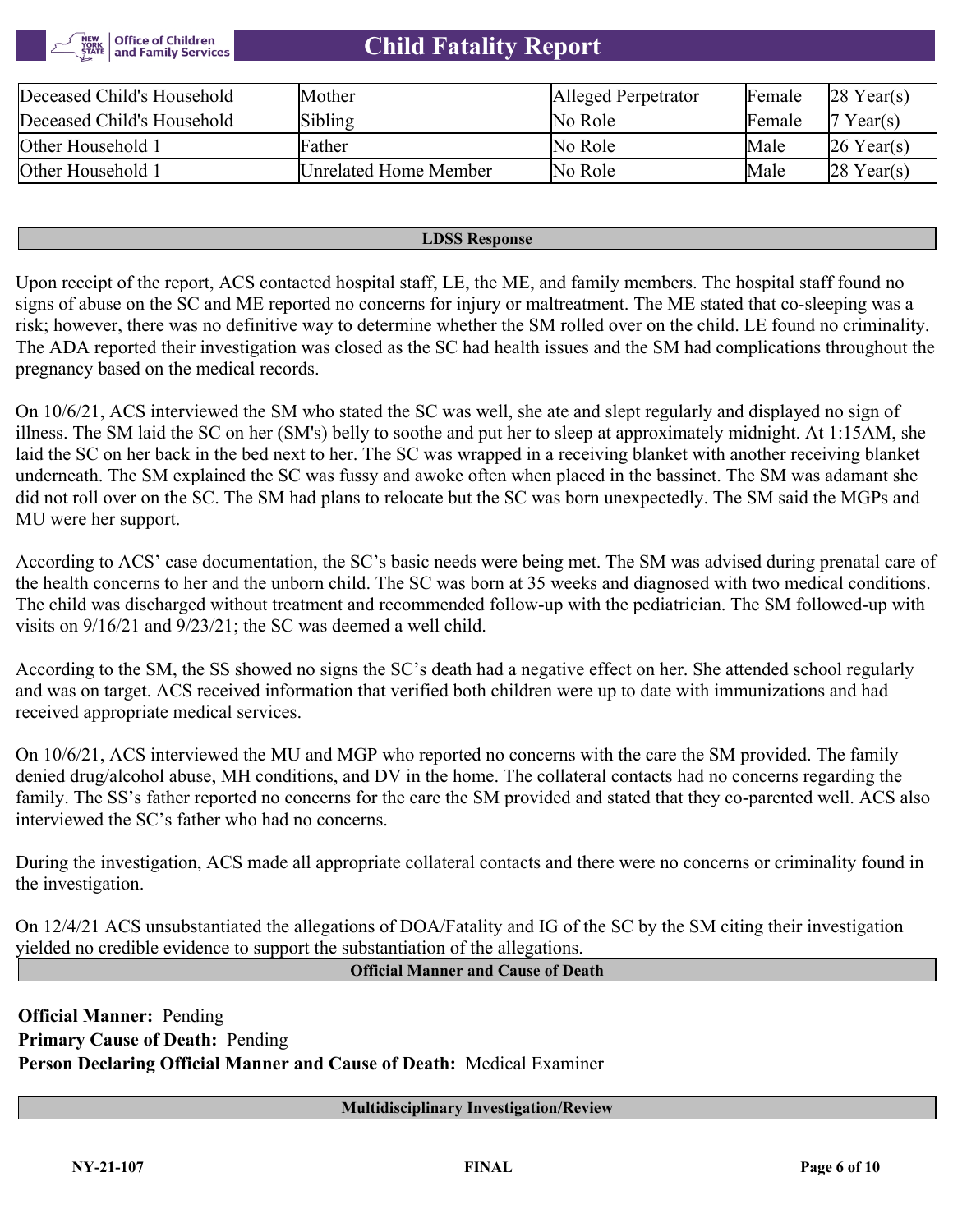

### **Was the fatality investigation conducted by a Multidisciplinary Team (MDT)?**Yes

### **Was the fatality referred to an OCFS approved Child Fatality Review Team?**No

**Comments:** There is no OCFS Child Fatality Review Team in the NYC Region.

### **SCR Fatality Report Summary**

| <b>Alleged Victim(s)</b>                    | <b>Alleged Perpetrator(s)</b>             | Allegation(s)              | <b>Allegation</b><br><b>Outcome</b> |
|---------------------------------------------|-------------------------------------------|----------------------------|-------------------------------------|
| 060041 - Deceased Child, Female, 24<br>Days | $ 060042$ - Mother, Female, 28<br>Year(s) | DOA / Fatality             | Unsubstantiated                     |
| 060041 - Deceased Child, Female, 24<br>Days | $ 060042$ - Mother, Female, 28<br>Year(s) | Inadequate<br>Guardianship | Unsubstantiated                     |

### **CPS Fatality Casework/Investigative Activities**

|                                                                                                                                                                           | Yes         | No | N/A | <b>Unable to</b><br><b>Determine</b> |
|---------------------------------------------------------------------------------------------------------------------------------------------------------------------------|-------------|----|-----|--------------------------------------|
| All children observed?                                                                                                                                                    | $\boxtimes$ |    |     |                                      |
| When appropriate, children were interviewed?                                                                                                                              | $\boxtimes$ |    |     |                                      |
| Alleged subject(s) interviewed face-to-face?                                                                                                                              | $\times$    |    |     |                                      |
| All 'other persons named' interviewed face-to-face?                                                                                                                       | $\boxtimes$ |    |     |                                      |
| <b>Contact with source?</b>                                                                                                                                               | $\boxtimes$ |    |     |                                      |
| All appropriate Collaterals contacted?                                                                                                                                    | $\boxtimes$ |    |     |                                      |
| Was a death-scene investigation performed?                                                                                                                                | $\boxtimes$ |    |     |                                      |
| Was there discussion with all parties (youth, other household members,<br>and staff) who were present that day (if nonverbal, observation and<br>comments in case notes)? | $\boxtimes$ |    |     |                                      |
| Coordination of investigation with law enforcement?                                                                                                                       | $\boxtimes$ |    |     |                                      |
| Was there timely entry of progress notes and other required<br>documentation?                                                                                             | $\times$    |    |     |                                      |

| <b>Fatality Safety Assessment Activities</b>                                                                                                    |             |                |     |                                      |  |  |  |
|-------------------------------------------------------------------------------------------------------------------------------------------------|-------------|----------------|-----|--------------------------------------|--|--|--|
|                                                                                                                                                 |             |                |     |                                      |  |  |  |
|                                                                                                                                                 | Yes         | N <sub>0</sub> | N/A | <b>Unable to</b><br><b>Determine</b> |  |  |  |
| Were there any surviving siblings or other children in the household?                                                                           |             |                |     |                                      |  |  |  |
| Was there an adequate assessment of impending or immediate danger to surviving siblings/other children in the<br>household named in the report: |             |                |     |                                      |  |  |  |
| <b>Within 24 hours?</b>                                                                                                                         | IX          |                |     |                                      |  |  |  |
| At 7 days?                                                                                                                                      | $\boxtimes$ |                |     |                                      |  |  |  |
| At 30 days?                                                                                                                                     |             |                |     |                                      |  |  |  |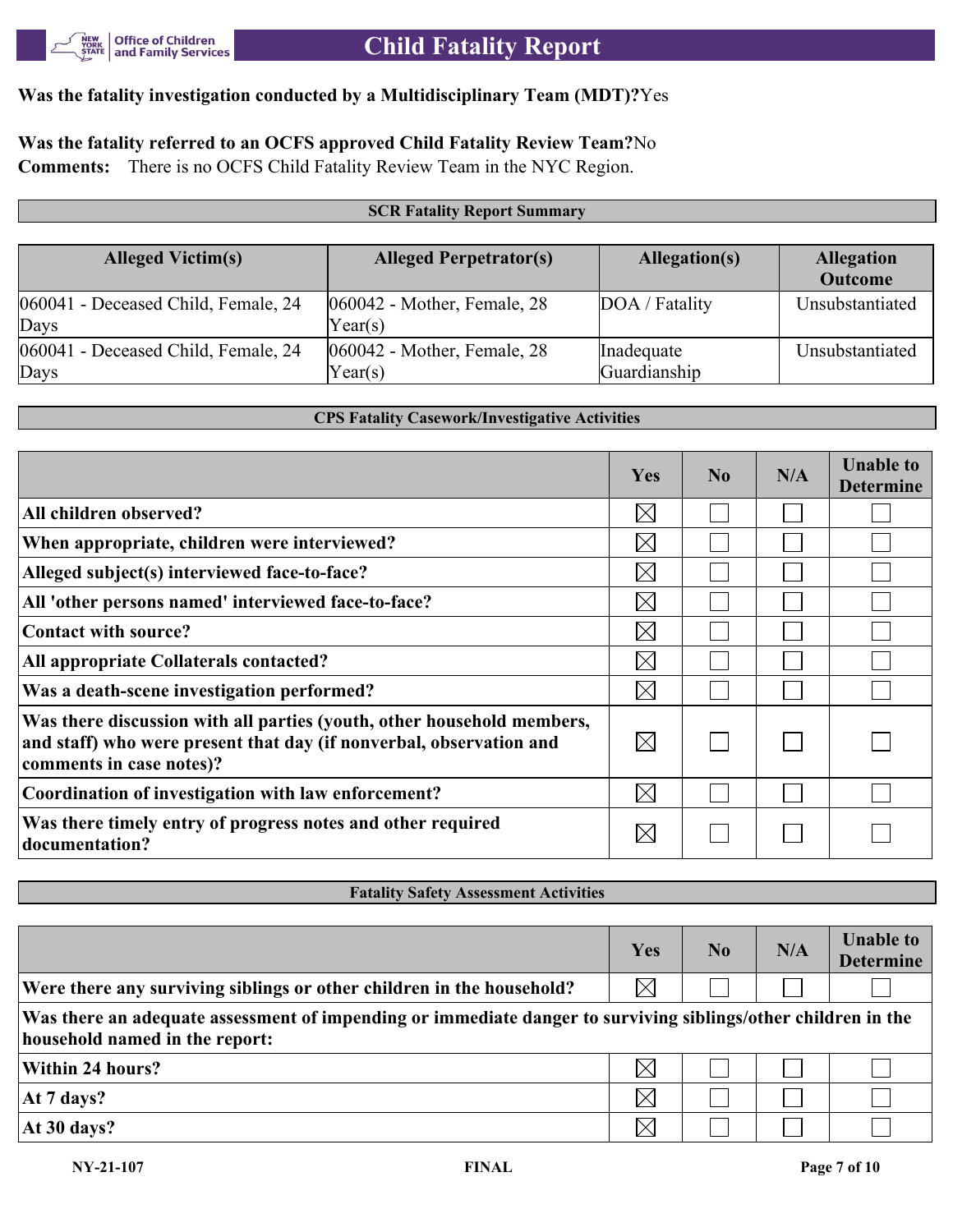

| Was there an approved Initial Safety Assessment for all surviving<br>siblings/ other children in the household within 24 hours? |  |  |
|---------------------------------------------------------------------------------------------------------------------------------|--|--|
| Are there any safety issues that need to be referred back to the local<br>district?                                             |  |  |
|                                                                                                                                 |  |  |

**When safety factors were present that placed the surviving siblings/other children in the household in impending or immediate danger of serious harm, were the safety interventions, including parent/caretaker actions adequate?**

### **Fatality Risk Assessment / Risk Assessment Profile**

|                                                                                                                                                             | Yes      | N <sub>0</sub> | N/A | <b>Unable to</b><br><b>Determine</b> |
|-------------------------------------------------------------------------------------------------------------------------------------------------------------|----------|----------------|-----|--------------------------------------|
| Was the risk assessment/RAP adequate in this case?                                                                                                          | $\times$ |                |     |                                      |
| During the course of the investigation, was sufficient information<br>gathered to assess risk to all surviving siblings/other children in the<br>household? |          |                |     |                                      |
| Was there an adequate assessment of the family's need for services?                                                                                         | $\times$ |                |     |                                      |
| Did the protective factors in this case require the LDSS to file a petition<br>in Family Court at any time during or after the investigation?               |          | $\times$       |     |                                      |
| Were appropriate/needed services offered in this case                                                                                                       | $\times$ |                |     |                                      |

### **Explain:**

Sufficient information was gathered to assess risk to the surviving children in the household. The family was referred for services; however, the parents refused for themselves. The 7-year-old was engaged in therapy.

### **Placement Activities in Response to the Fatality Investigation**

|                                                                                                                                                                                                       | Yes | N <sub>0</sub> | N/A | <b>Unable to</b><br><b>Determine</b> |
|-------------------------------------------------------------------------------------------------------------------------------------------------------------------------------------------------------|-----|----------------|-----|--------------------------------------|
| Did the safety factors in the case show the need for the surviving<br>siblings/other children in the household be removed or placed in foster<br>care at any time during this fatality investigation? |     |                |     |                                      |
| Were there surviving children in the household that were removed either<br>as a result of this fatality report / investigation or for reasons unrelated<br>to this fatality?                          |     | $\times$       |     |                                      |

### **Legal Activity Related to the Fatality**

**Was there legal activity as a result of the fatality investigation?** There was no legal activity.

### **Services Provided to the Family in Response to the Fatality**

 $\boxtimes$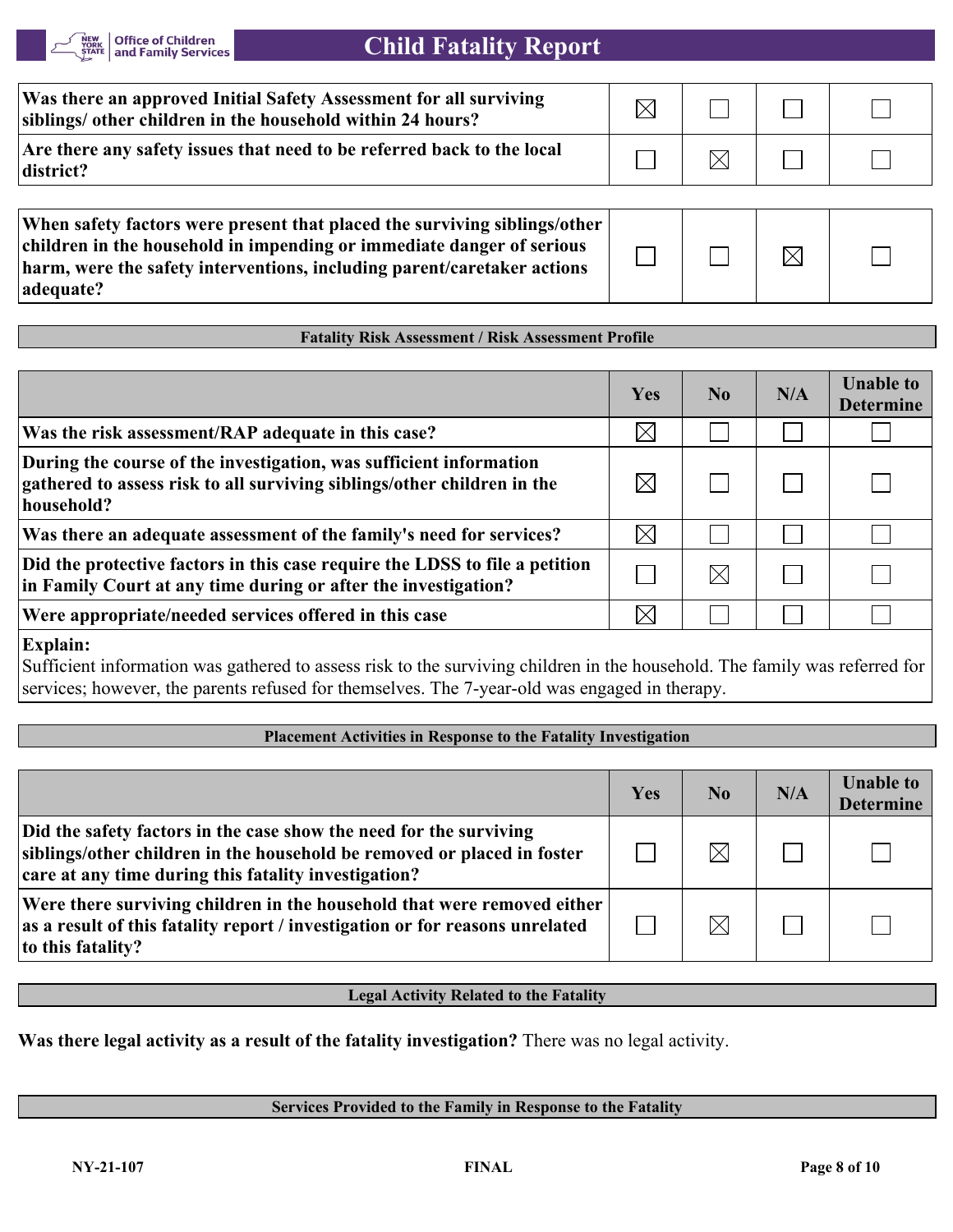

Office of Children<br>| and Family Services

| <b>Services</b>                      | <b>Provided</b><br><b>After</b><br><b>Death</b> | Offered,<br>but<br><b>Refused</b> | Offered,<br><b>Unknown</b><br>if Used | <b>Not</b><br><b>Offered</b> | <b>Needed</b><br>but<br><b>Unavailable</b> | N/A         | <b>CDR</b><br><b>Lead to</b><br><b>Referral</b> |
|--------------------------------------|-------------------------------------------------|-----------------------------------|---------------------------------------|------------------------------|--------------------------------------------|-------------|-------------------------------------------------|
| <b>Bereavement counseling</b>        |                                                 | $\times$                          |                                       |                              |                                            |             |                                                 |
| <b>Economic support</b>              |                                                 |                                   |                                       |                              |                                            | $\boxtimes$ |                                                 |
| <b>Funeral arrangements</b>          |                                                 |                                   | $\boxtimes$                           |                              |                                            |             |                                                 |
| <b>Housing assistance</b>            |                                                 |                                   |                                       |                              |                                            | $\boxtimes$ |                                                 |
| <b>Mental health services</b>        | $\boxtimes$                                     |                                   |                                       |                              |                                            |             |                                                 |
| <b>Foster care</b>                   |                                                 |                                   |                                       |                              |                                            | $\boxtimes$ |                                                 |
| <b>Health care</b>                   |                                                 |                                   |                                       |                              |                                            | $\boxtimes$ |                                                 |
| <b>Legal services</b>                |                                                 |                                   |                                       |                              |                                            | $\boxtimes$ |                                                 |
| <b>Family planning</b>               |                                                 |                                   |                                       |                              |                                            | $\boxtimes$ |                                                 |
| <b>Homemaking Services</b>           |                                                 |                                   |                                       |                              |                                            | $\boxtimes$ |                                                 |
| <b>Parenting Skills</b>              |                                                 |                                   |                                       |                              |                                            | $\boxtimes$ |                                                 |
| <b>Domestic Violence Services</b>    |                                                 |                                   |                                       |                              |                                            | $\boxtimes$ |                                                 |
| <b>Early Intervention</b>            |                                                 |                                   |                                       |                              |                                            | $\boxtimes$ |                                                 |
| <b>Alcohol/Substance abuse</b>       |                                                 |                                   |                                       |                              |                                            | $\boxtimes$ |                                                 |
| <b>Child Care</b>                    |                                                 |                                   |                                       |                              |                                            | $\boxtimes$ |                                                 |
| Intensive case management            |                                                 |                                   |                                       |                              |                                            | $\boxtimes$ |                                                 |
| Family or others as safety resources |                                                 |                                   |                                       |                              |                                            | $\boxtimes$ |                                                 |
| Other                                |                                                 |                                   |                                       |                              |                                            | $\boxtimes$ |                                                 |

# **Were services provided to siblings or other children in the household to address any immediate needs and support their well-being in response to the fatality?** Yes

**Explain:**

The 7-year-old was engaged in therapy.

# **Were services provided to parent(s) and other care givers to address any immediate needs related to the fatality?** No

**Explain:**

Attempts were made to engage the parents; however, thy refused.

# **History Prior to the Fatality**

| <b>Child Information</b>                                                             |              |                |  |  |  |  |
|--------------------------------------------------------------------------------------|--------------|----------------|--|--|--|--|
| Did the child have a history of alleged child abuse/maltreatment?                    |              | N <sub>0</sub> |  |  |  |  |
| Was the child ever placed outside of the home prior to the death?                    |              | N <sub>o</sub> |  |  |  |  |
| Were there any siblings ever placed outside of the home prior to this child's death? |              | N <sub>o</sub> |  |  |  |  |
| Was the child acutely ill during the two weeks before death?                         |              | N <sub>o</sub> |  |  |  |  |
| $NY-21-107$                                                                          | <b>FINAL</b> | Page 9 of 10   |  |  |  |  |